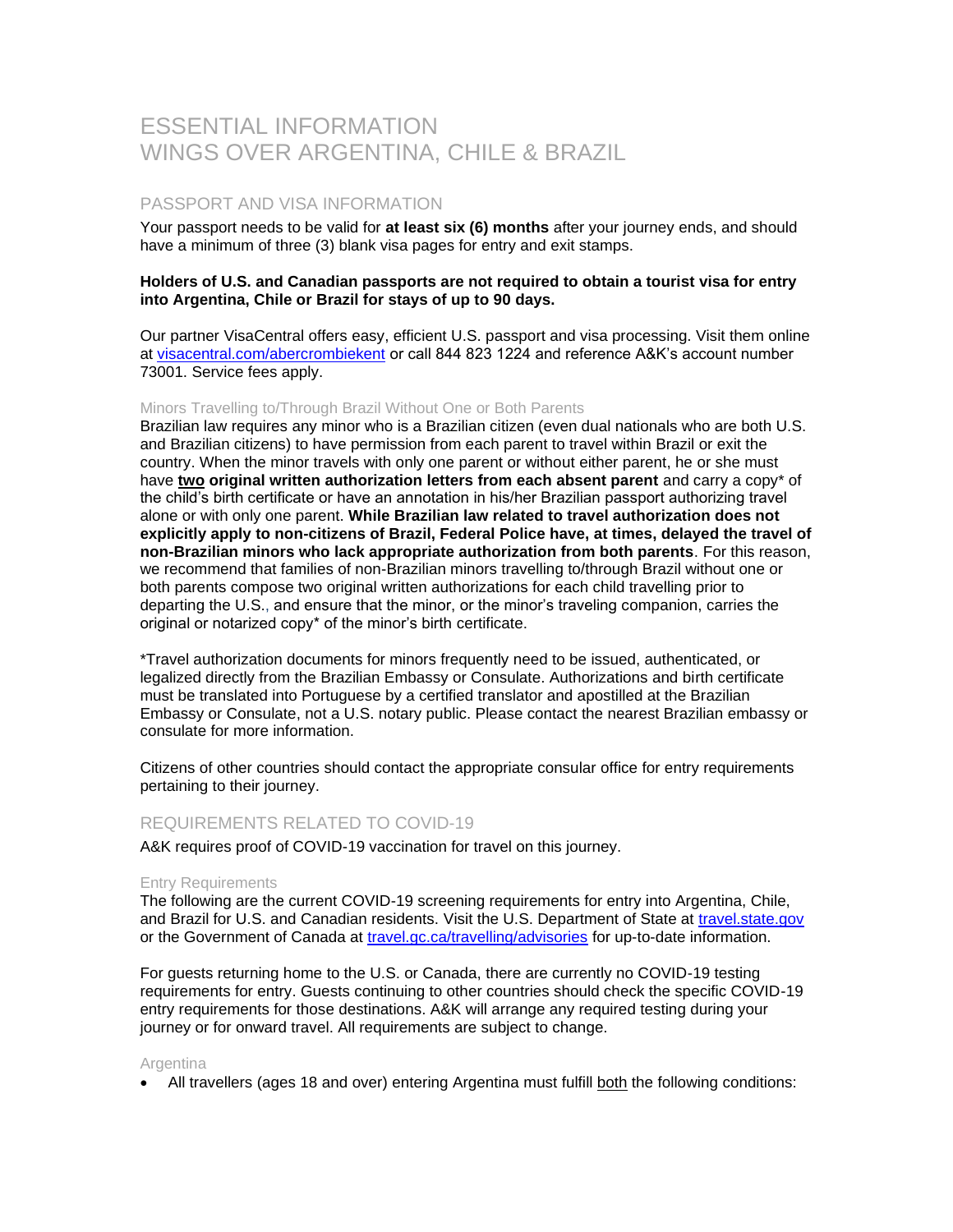- $\triangleright$  Complete an online affidavit within 48 hours prior to your departure to Argentina. To access this form visit [| AFFIDAVIT DNM \(migraciones.gob.ar\).](https://ddjj.migraciones.gob.ar/app/home.php) Note: You may be required to upload your proof of travel insurance.
- $\triangleright$  Present proof of travel insurance that includes coverage for emergency medical treatment, evacuation and repatriation.

**Note**: It is recommended that guests carry their original COVID-19 vaccination certificate as proof of vaccination may be required to enter certain establishments.

### **Of Special Note: Iguazu Falls**

Guests crossing the border from Argentina to Brazil (or reverse) to visit Iguazu Falls will need meet all COVID-19 entry and departure requirements for each country.

Chile

- All travellers over the age of 6 must present an original COVID-19 vaccination certificate indicating full vaccination completed no less than 14 days before arrival. The current approved vaccines are Pfizer (Comirnaty), Moderna (Spikevax), AstraZeneca (Vaxzevria) and Janssen/Johnson & Johnson (Ad26.COV2.S). To meet changing requirements, a booster shot is recommended.
- All travellers are required to verify their vaccination status and obtain a Chilean Mobility Pass. To begin this process, visit [mevacuno.gob.cl/](https://mevacuno.gob.cl/) and click on the "create new account" link. You cannot create your account any earlier than 45 days prior to your departure for Chile, however it may take between 2-4 weeks to receive your Chilean Mobility Pass, so plan accordingly.
- All travelers must complete an online health affidavit no earlier than 48 hours prior to their departure for Chile. Legal guardians must also complete a form on behalf of their children. Log into your MeVacuno account and choose "C19-Entrance to Country" from the menu to access the health affidavit. You will need to provide contact information, and your health and travel history. Once completed, you will receive an email receipt of the affidavit which you must print out to present to airline staff prior to boarding your flight to Chile.
- All travellers will receive a daily health survey from the Ministry of Health for 10 days after arrival. The completion of this daily survey is mandatory.
- All travellers arriving into Chile are subject to random COVID-19 testing as follows:

## **Travellers Arriving by Air**

If selected, travellers will be given a COVID-19 PCR test at the airport receive instructions on how their results will be sent to them. Travellers are required to proceed immediately to their hotel and isolate while awaiting the results (approximately 6-24 hours). Once a negative result is received, guests may resume normal activities. There is no cost for this test.

#### **Travellers Arriving by Land Border**

If selected, travellers will be given a COVID-19 rapid antigen test at the border Travellers are required to remain is a designated area while awaiting the results (approximately 15-30 minutes). Once a negative result is received, guests may resume normal activities. There is no cost for this test.

Any traveller who tests positive to random testing upon arrival in Chile, and may be suspected of carrying the Omicron variant, will be required to complete quarantine at a "residencia sanitaria" or other location determined by the Chilean health authorities. Most of the time, it is the same hotels that have been booked for them in Santiago.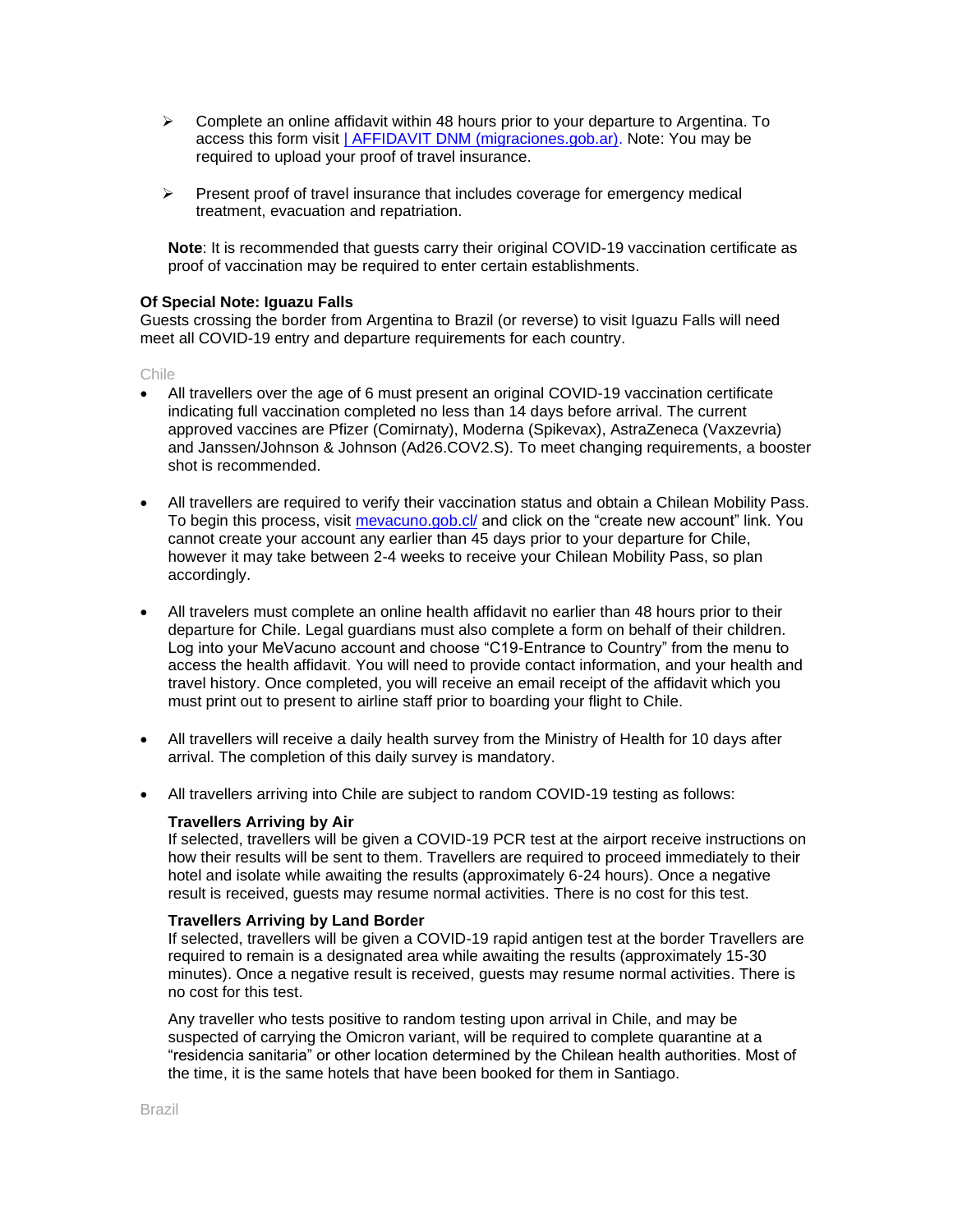• All travellers (ages 12 and over) entering Brazil, must present an original COVID-19 vaccination certificate indicating full vaccination completed no less than 14 days before arrival. The current approved vaccines are Pfizer (Comirnaty), Moderna (Spikevax), AstraZeneca (Vaxzevria) and Janssen/Johnson & Johnson (Ad26.COV2.S). To meet changing requirements, a booster shot is recommended. *Note: proof of vaccination will be waived for travellers who can provide a letter from their physician noting that vaccination is contraindicated due to an underlying medical condition.*

Children under the age of 12 can enter without vaccination, provided they are travelling with a fully vaccinated adult guardian.

# STAY HEALTHY ON THE ROAD

In accordance with local regulations, face masks must be worn during any indoor or outdoor public activities, and all persons are required to practice physical distancing of at least six feet (two meters). We encourage you to bring your own masks; a supply will be on hand where needed. Note all protocols are subject to change in accordance with relevant guidelines, local regulations and conditions.

This journey involves active elements which include walking on uneven terrain and visiting sites with limited accessibility for those with mobility challenges.

The Andes extend into the Patagonian regions of Chile; however, guests following the Wings Over Argentina, Chile & Brazil itinerary need not be concerned about altitude sickness in the Southern Andes.

# CASH & CREDIT CARDS

In Argentina, the U.S. dollar is accepted by many tourist-oriented businesses and shops. Major credit cards such as Visa or Mastercard are accepted at larger establishments although local merchants may refuse to accept them. ATM access (with payout in pesos) is available in urban areas. If using an ATM, do so during business hours at a location inside a bank, supermarket, or large commercial building.

Although the U.S. dollar is accepted as payment at some tourist shops in Chile, most restaurants and taxi drivers require payment in pesos. Major credit cards are widely accepted in urban areas although some merchants may add a surcharge. ATM access is common and the easiest way to obtain cash is by using the ATM's, which operate under the "Redbank" sign.

In Brazil, major credit cards are widely accepted in urban areas. ATM machines are easily accessible. When using credit cards or ATMs in Brazil, exercise caution when using these payment methods and carefully monitor your banking online for non-authorized charges during the course of your visit.

## OF SPECIAL NOTE

In addition to the general safety advice on keeping valuables secure, visitors should be alert and mindful of their surroundings and take extra caution in crowds. Beginning with your arrival at the airport, avoid having items of value visible and safeguard personal items at all times. Don't wear expensive jewellery or watches and only carry with you what you need for the day.

## PACKING LIST & BAGGAGE RESTRICTIONS

Due to charter aircraft restrictions on luggage capacity, each passenger is limited to one (1) checked bag per passenger weighing no more than 37 pounds (16.7 kilograms) and one (1) carry-on item weighing a maximum 10 pounds (4.5 kilograms), with a total weight of both pieces not to exceed 47 pounds (21.3 kilograms) per person. Soft-sided luggage is recommended.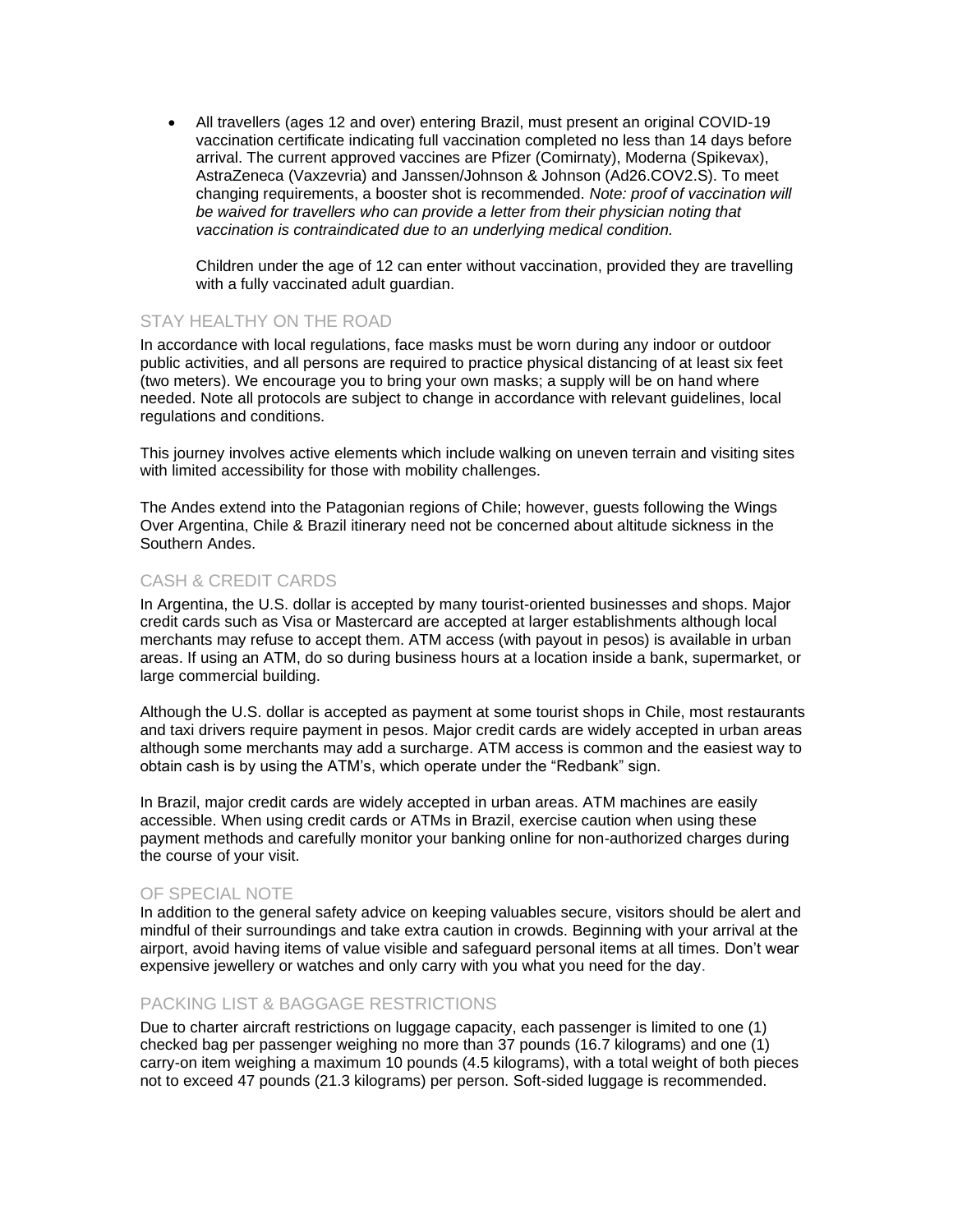Please use the provided A&K luggage tags, even if your bags already have ID tags. This makes it easier for A&K staff to find and manage your luggage for you.

#### Safe Travel Essentials

Be sure to bring personal protective equipment (PPE), including face masks, travel-sized hand sanitizer with at least 60% alcohol, facial tissues and disinfecting wipes or spray.

#### **Clothing**

Choose versatile, casual clothing that can be layered if the weather (or level of air-conditioning) requires. Temperatures will change as altitudes and time of day change. Smart casual attire is appropriate for evenings. In Buenos Aires, residents are very fashion conscious and it is customary to dress for dinner. Formal clothing is not necessary.

When exploring Patagonia, come well prepared so that the weather does not affect your daily activities. Remember the weather is unpredictable; temperatures fluctuate throughout the day and the winds are strong. Functional, warm, quick-dry fabrics are recommended for Patagonia. The key is to "layer" for cold weather (i.e. on glaciers and in the mountains) or take off "layers" if the day gets warmer or your body temperature rises when hiking.

| $\Box$ Ear muffs or warm hat (beanie), scarf or buff |
|------------------------------------------------------|
|                                                      |
|                                                      |
|                                                      |
| $\Box$ Prescriptions and medications (in their       |
|                                                      |
|                                                      |